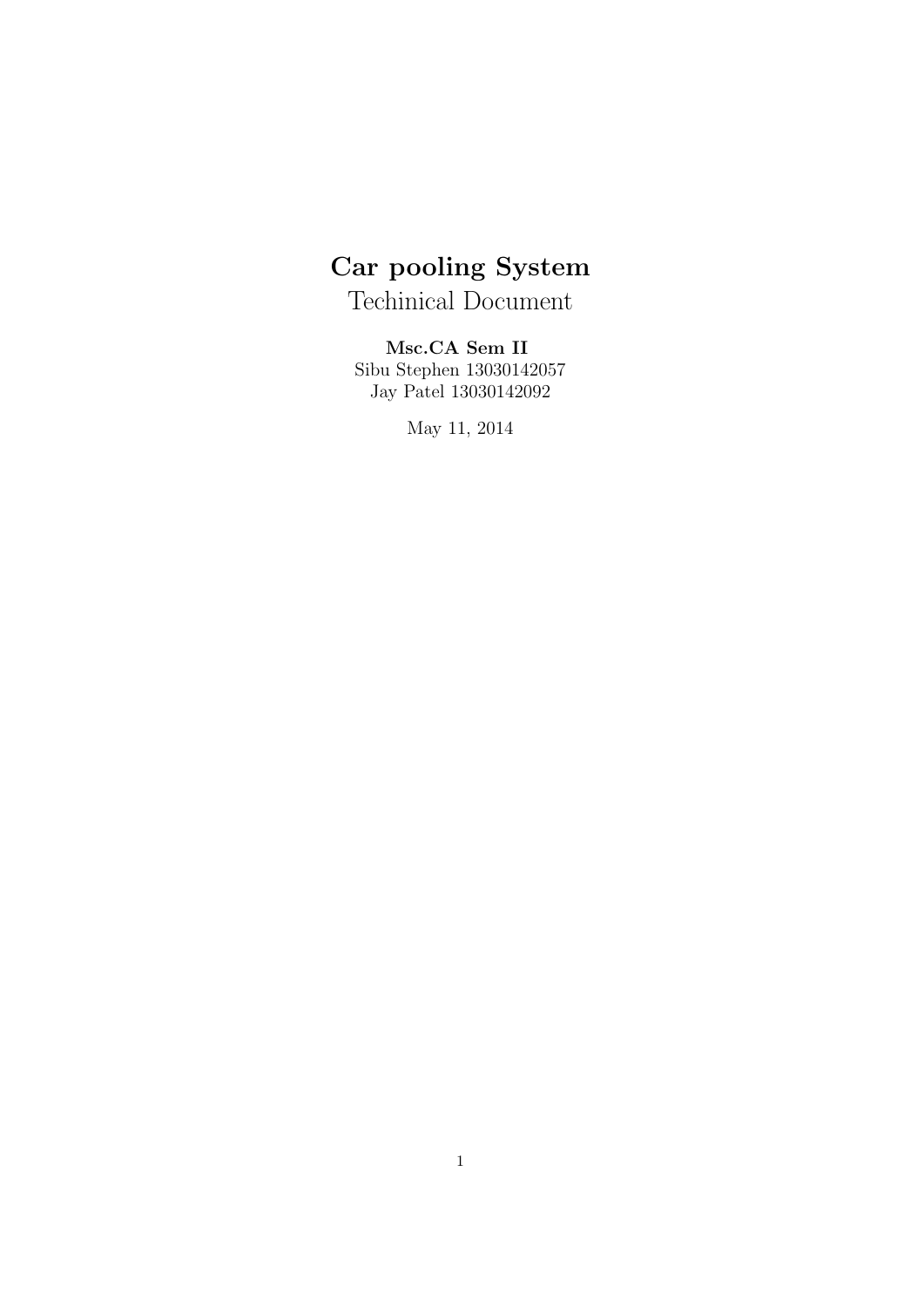## Contents

| 1 System Requirements          | 3 |
|--------------------------------|---|
| 2 Creating Database            | 3 |
| 3 Installing CarPooling        |   |
| 4 Post Successful Installation |   |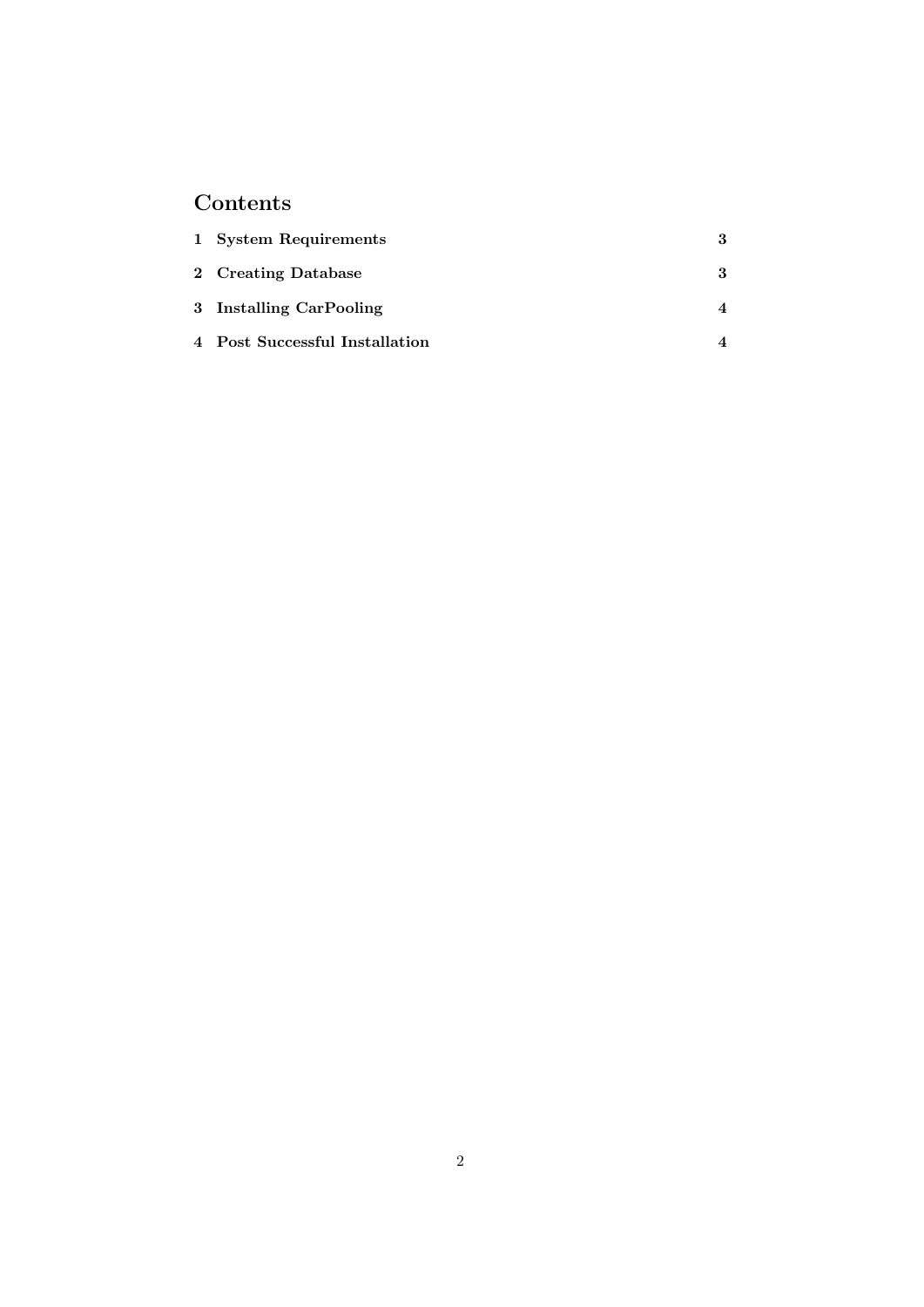#### Abstract

This guide covers preparing for installation, running the installation script, and the steps that should be done after the installation script has completed.

#### 1 System Requirements

To install and run Car Pooling System your web server must meet certain minimum requirements:-

- Disk Space A minimum installation requires 15 Megabytes. The required size will increase for database, files uploaded by the users, media, backups and other files.
- Web Server Apache WebServer is required.
- Database MySQL Server version 5.5.34 or higher.
- PHP PHP version 5.4.9 or higher.

### 2 Creating Database

Create a database using MySQL commands in Command Line

• Create a new database:

– mysql -u username -p create databasename

• Log in and set the access database rights:

– mysql -u username -p

- At the MySQL prompt, set the permissions using the following command:
	- GRANT SELECT, INSERT, UPDATE, DELETE, CREATE, DROP, INDEX, ALTER, CREATE TEMPORARY TABLES ON databasename.\* TO 'username'@'localhost' IDENTIFIED BY 'password';
	- In this case:
		- ∗ databasename is the name of your database
		- ∗ 'username' is the username of your MySQL user account
		- ∗ 'localhost' is the host where CarPooling is installed
		- ∗ 'password' is the password required for that username
- If successful, MySQL will reply with:
	- Query OK, 0 rows affected
- Now exit the MYSQL prompt by typing:
	- exit